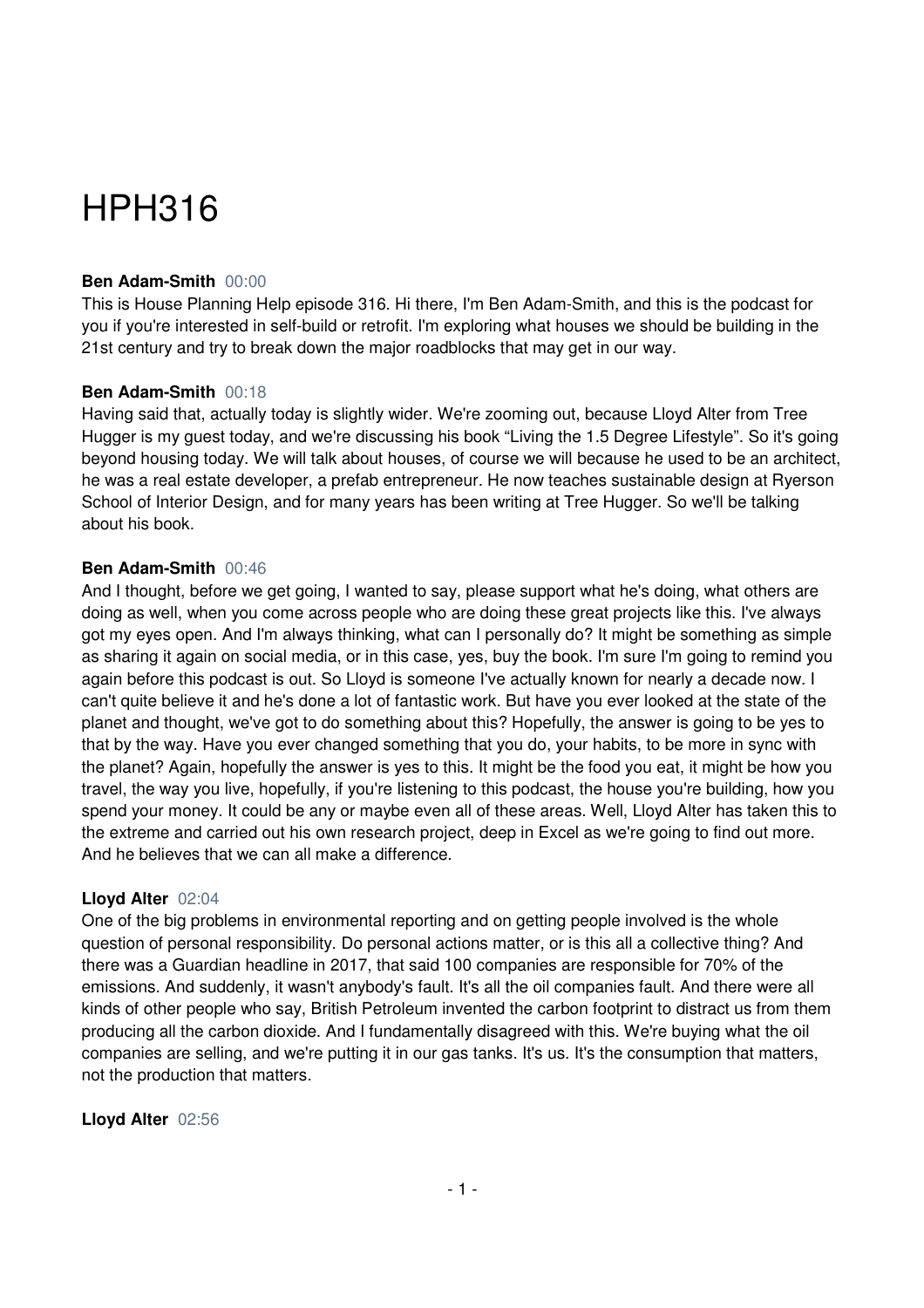And I came across a study that was done by Aalto University and a few other organizations in Finland, called The 1.5 Degree Lifestyle, that discussed what the IPCC report had said, that we have to keep temperature rise below 1.5%. And they said 72% of emissions come from the choices we make in our consumption. Now you can question that number, and a lot of people have, but their position was, we decide if we're going to drive, we decide what we're going to eat, we decide how we're going to live. And these are the decisions that drive consumption.

# **Lloyd Alter** 03:37

So I started going into that report, followed it through and decided, well, this is the way to plan your life. Look at the various divisions in that book: the mobility, the nutrition, the housing, the leisure, and try and follow this lifestyle.

# **Lloyd Alter** 03:56

Now, concurrently, at about this time, an activist in London and erstwhile candidate for being mayor named Rosalind Readhead, had basically been doing the same thing. And she decided that she was going to live a lifestyle with the carbon footprint that we're going to have in 2050, which is one tonne of carbon per year. And I looked at that and said, this is impossible. I mean, that's basically background noise. But at 2030, the average carbon footprint that they say that we have to reach, and this is an average for the entire world, was 2.5 tonnes of carbon per year. And I looked at that, and I said, I think I can do that. And basically set up a spreadsheet and started tracking and seeing if I could do it and thought, you know, there might be a book in this. And I contacted New Society publishers and said, what do you think? And they said yes. And so that basically started the project of what can I do to produce less than 2.5 tonnes of carbon emissions for an entire year.

## **Ben Adam-Smith** 05:07

It's so interesting, because I feel like we're all on this journey. A lot of us collectively are worried about the state of the planet and the environment. And okay, I haven't written the book, but I am constantly looking at my life and what I can do. And one thing that I think I should mention from that introduction that you did is, are we not just caught in the system, you're almost born into where you are in the world and this system, and you've got to now call out. Because, one of the big factors I know that you mention in the book is almost where you live, you're in the middle of Toronto, which sounds like a perfect place.

# **Lloyd Alter** 05:45

Well, it's not a perfect place, but it's certainly much better. You're absolutely right, that we are caught in a system, not necessarily of our making. And when you want to make personal changes, it happens to be easier in some places than another. I happen to live in a location where they closed all the coal fired power plants, they built a fleet of nuclear reactors in the 60s and the 70s. And I'm 100 kilometers away from Niagara Falls, the biggest hydroelectric power generation place in the world. And so the power here is almost entirely carbon free. Which means if I'm calculating my carbon footprint, and I'm running things electrically, I don't have to worry about it. That's not the case for you. That's not the case for people in the states just 100 miles away, because they've got a lot more coal power. So I started off on a basis where I had it really easy when it came to worrying about electricity.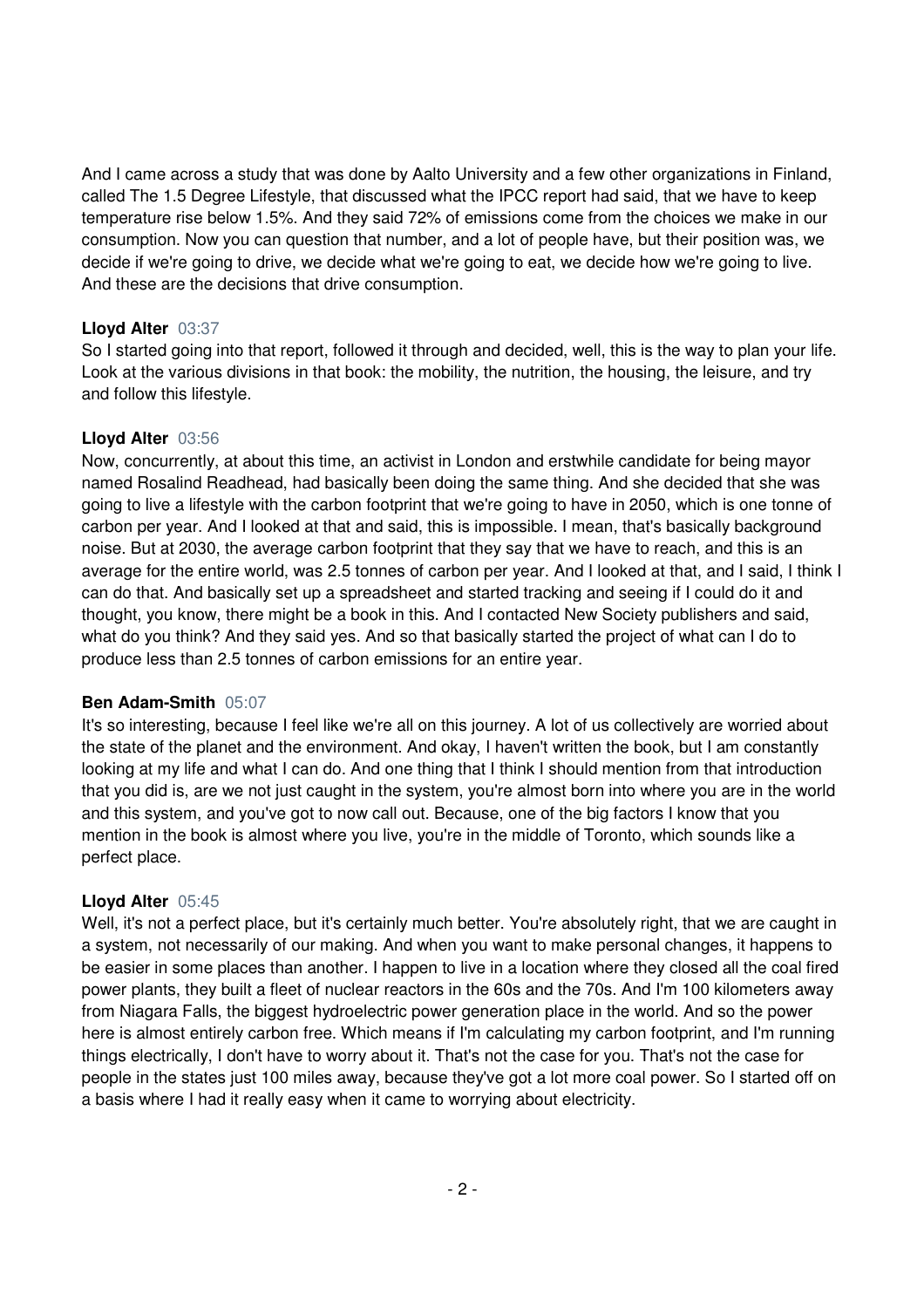#### **Lloyd Alter** 06:44

I also happen to be living in a place I don't think that dissimilar from where you live, where what I'm in is essentially a streetcar suburb. It was designed in 1913, so that I could get off a street car, pick up some groceries on the high street, walk home past relatively narrow houses that were built that way so that everybody would be close to that high street. And so for me to say, okay, I'm not going to drive for a year wasn't really much of a problem at all, because I happened to be in that kind of neighbourhood.

## **Lloyd Alter** 07:20

I was talking to some people in North Bay, Ontario just last week, and it's a community 350 kilometers north of here, where it's really, really cold and everybody drives pickup trucks. All of their food is coming long distance and big tractor trailers. So I said, it's not going to be possible, because society was designed around driving cars. And as soon as you drive a car, you've blown your footprint in this. And so many people live in suburbs where they have to drive cars, or they think they have to drive cars.

## **Ben Adam-Smith** 07:55

One of the things that I took from your book, is that okay, consumption yes we're all a bit over the top in all sorts of different areas. However, the ebike is something that you've made me, well certainly put this question mark about if there is something that I think might help us where we are, in particular, you mentioned my location. Well, before I was right in the heart of the town, but I'm a bit further away now. And I like the idea that at some point in the book, you mentioned how it flattens the landscape. So yeah, a lot of the cycling is easy. But if you've got that big hill that you've got to get up, maybe that deters you from going out on your bike.

## **Lloyd Alter** 08:32

Well, I absolutely think this is a major point. The real ebike revolution is going to be in the suburbs, not in the cities, because in the cities, people have alternatives: they can walk, they can get good transit, and they don't have long distances so a regular bike might just be fine. It's the suburbs where there are almost no alternatives to the private car, where the ebike is going to make a huge difference because you can go farther without any effort, you can carry big loads without much effort, and you can be not so fit: a little older. When I got mine three years ago now, I spoke to the person who had a shop that was devoted to ebikes and asked her who's buying them. She said boomers and delivery people. And that's where it basically started.

#### **Ben Adam-Smith** 09:24

Well, it's on my Christmas list, so we'll see how we go there!

## **Ben Adam-Smith** 09:28

When we look at this 1.5 degree lifestyle and living it, for me there are a number of things that come up straight away, perhaps just from what I've read in the past decade or so: flying is obviously going to be a big one, red meats. But what else did you discover? Are there any other things that almost on the next level down that float up to the surface?

**Lloyd Alter** 09:52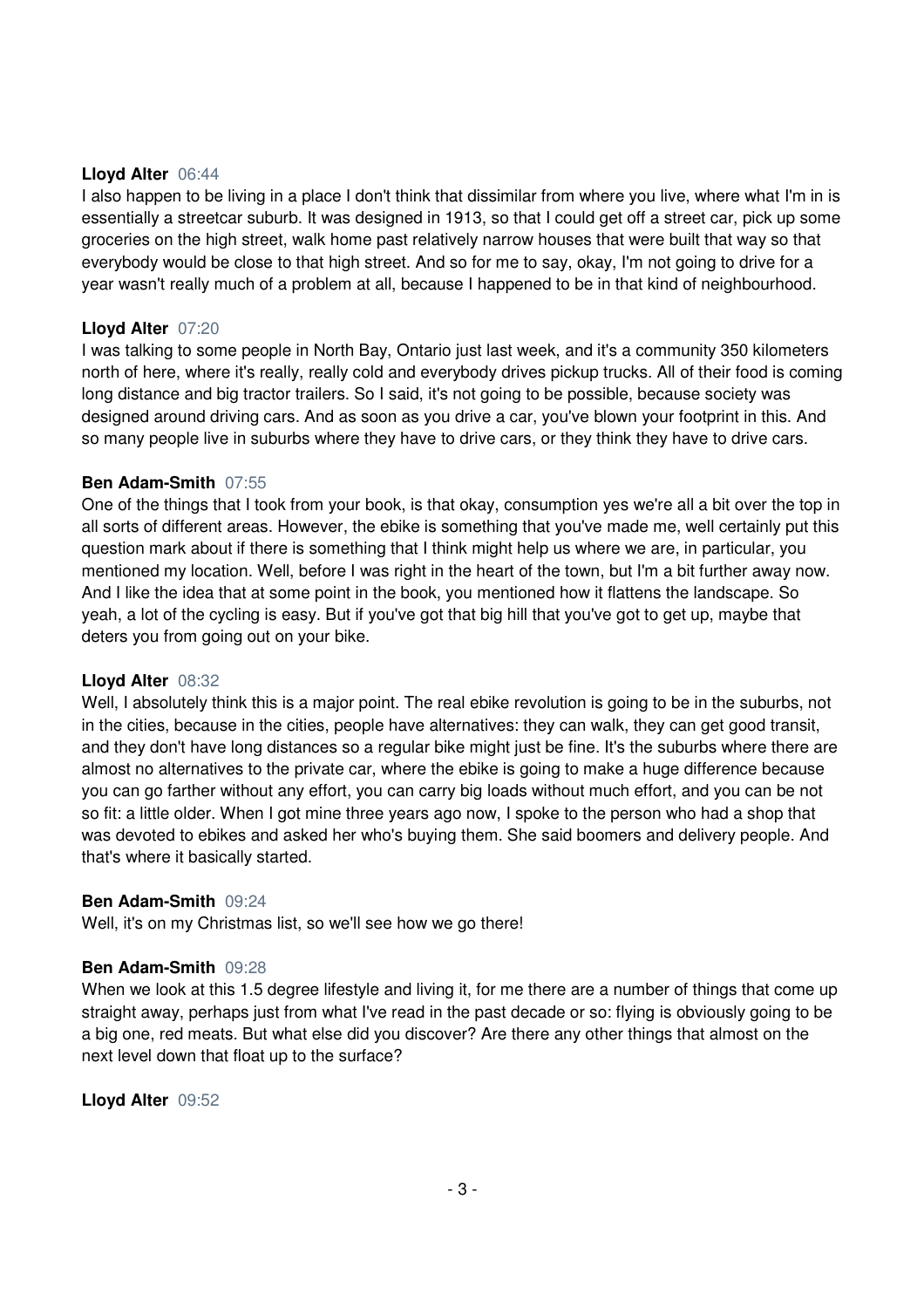Well, the one that totally shocked me more than anything else, is my obsession with having all the latest Apple products. And so I'm talking to you on my MacBook Pro, I'm looking at a big screen, I've got my watch, I've got my Air Pods, I've got my iPad. And when you look at how much electricity these things use to operate, it's negligible, because Apple's designed them all to use very little electricity. But when you look at what's called the embodied carbon, the carbon that is released in the manufacture of the products, it's huge. Like, my iPhone weighs 80 kilograms, when you measure it, in the carbon footprint of making it, and I can't lift 80 kilograms very easily. The phone weighs nothing, but that's what went into the atmosphere making it.

## **Lloyd Alter** 10:40

And I think embodied carbon is a terrible name. I think it should be called upfront carbon, because it goes into the air up front. But when you look at everything through the lens of embodied carbon, it changes everything. Everybody says electric cars are absolutely wonderful. But an electric pickup like the one that Ford is like promising the world, is 40 tonnes of carbon and upfront carbon! That's basically a lifetime allowance under the 2.5 tonnes that I'm allocating per year.

# **Lloyd Alter** 11:12

So this is a critical point, that when you look at things this way, it's very different. All of my Apple stuff turned out to be the biggest part of my carbon footprint after the gas bill for the gas furnace behind me, which is shocking. So that was a surprise.

# **Ben Adam-Smith** 11:30

We're obviously a housing podcast, so that's going to be of interest to us. Are there any takeaways? We've talked about the location, as in that would really help if you're somewhere that's connected well, and there are, there's transport locally, but what else?

## **Lloyd Alter** 11:45

Well, the key factors that I've learned through this whole thing is so much of this has to do with moderation. With not building or buying any more than you really need. It's the concept of sufficiency. How much is enough?

## **Lloyd Alter** 11:59

I was reading a recent study by one of the thinkers about this, who said that without sufficiency, efficiency is lost. That you know, you can build a house that's big and really efficient, but because it's big, it's using more energy than a little house would.

## **Lloyd Alter** 12:16

So this is one point, that you have to look at life through this lens of sufficiency. Do you need a car to go to the neighbourhood store to get a quart of milk when the bike or the ebike will be enough? Or if walking will be enough? Is my iPhone 11 enough? I used to think oh God, a new one's out I want to upgrade. But once I learned about the embodied carbon in it, I realised that I have to make it go as long as possible. So is the 11 enough? Is it sufficient? Yes, I bought it because it has a fantastic camera, and it's still got a fantastic camera. So I don't see any real need to upgrade. And when you start looking that way, things last longer, you save money.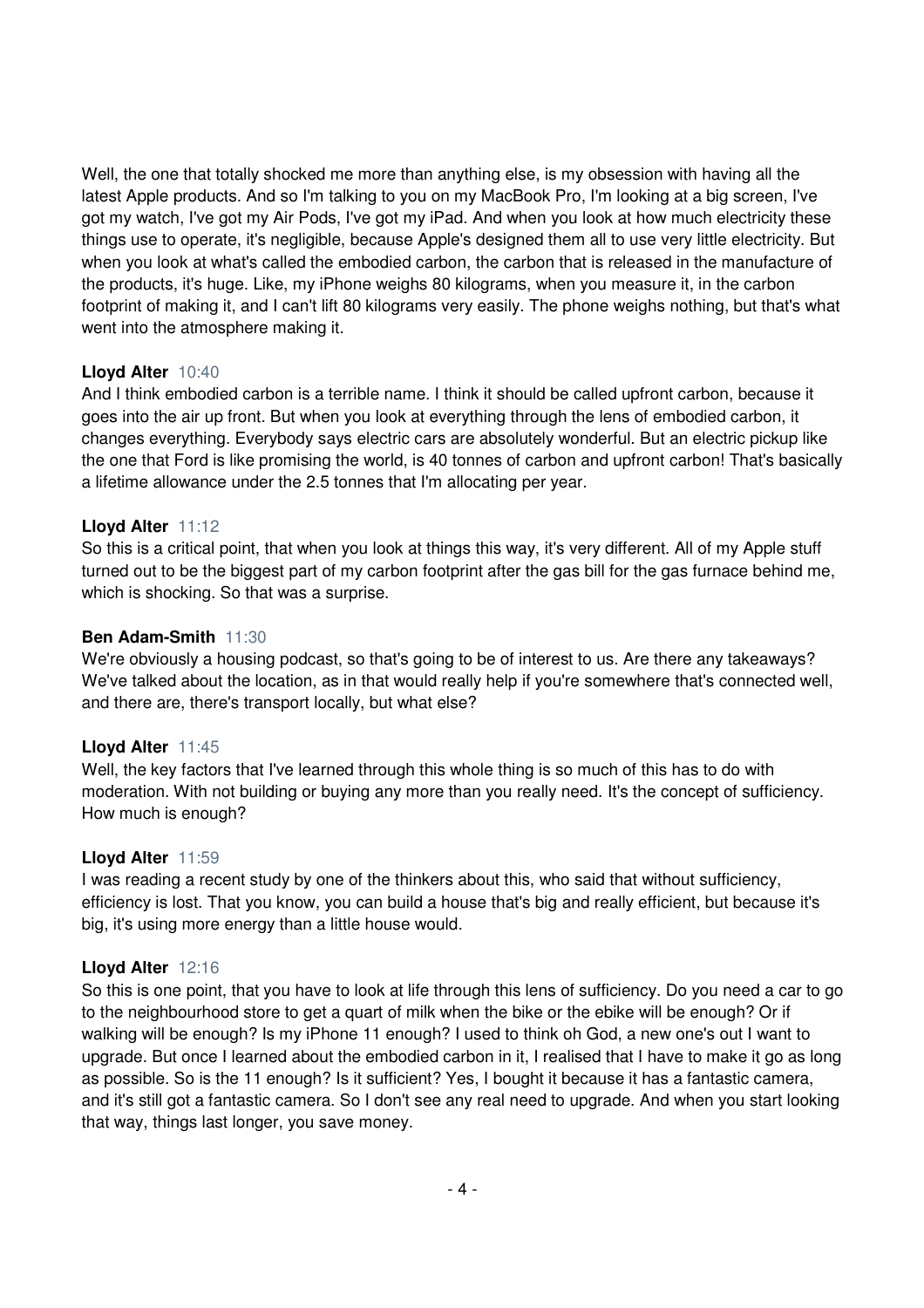## **Lloyd Alter** 12:58

Now, 10 years ago, if you were designing an efficient home, you'd probably fill it up with polyurethane foam because it's got the best R value per inch of anything. And then it turns out, it's got a huge upfront carbon, at least it did until recently. In Europe, they changed the rules so that they had to change the blowing agent that makes it and so it's half as bad as it was 10 years ago. It's still a fossil fuel. And it's still much worse than say, using cellulose or as everybody likes to talk about now straw though I think it's sort of hard to work with.

#### **Lloyd Alter** 13:36

So you want to build with the right materials that have the low embodied carbon, and you want to use materials that are relatively local, so they're not being shipped very far. And this is of course why there's the huge increase in wood construction, the interest in building out of wood for larger buildings, mass timber as it's called.

#### **Lloyd Alter** 13:59

But I think that the issue of upfront carbon has to go way beyond buildings, it has to be in everything that you do, from the car that you buy to the electronics that you buy. When you look at it that way, then you just look at it differently.

#### **Ben Adam-Smith** 14:16

Yeah, sufficiency, I think we do need to underline is just key. Are there any tips on actually how we become more sufficient? You know, maybe you are someone who's had a house with a home gym in the past. You like the idea of building a new house with a swimming pool and having a tennis court and just doing all these things? Because I struggle with this sometimes when I'm advising people, I like to say please use less but everyone has a different marker of how big their house should be.

#### **Lloyd Alter** 14:47

With what you're seeing in the UK with the increase in fuel prices and everything going mad there because of the Ukraine war, two years ago when I would talk about efficiency, nobody really cared. Like, if I was promoting a Passivhaus, I had to talk about comfort, and I had to talk about health, because energy was so cheap that putting in more insulation didn't pay.

## **Lloyd Alter** 15:15

Well, that has been totally turned on its head now. What we've got now is we're really worried about building for resilience, so that if in fact the gas gets turned off, the house won't cool off overnight. So, you want a house that's got lots of insulation, you want a house that uses as little fuel as possible, because of all these crises that we're having. And necessarily, if you've got a given budget, and you build better with more insulation, and higher quality windows, and all of that stuff, you're going to have to probably build a little bit smaller.

## **Lloyd Alter** 15:53

This is what was always the challenge, wasn't it? The trade off between, oh, I want the gym and I want the extra room and I want this and I want that, or I want triple glazed windows and I want R50 walls,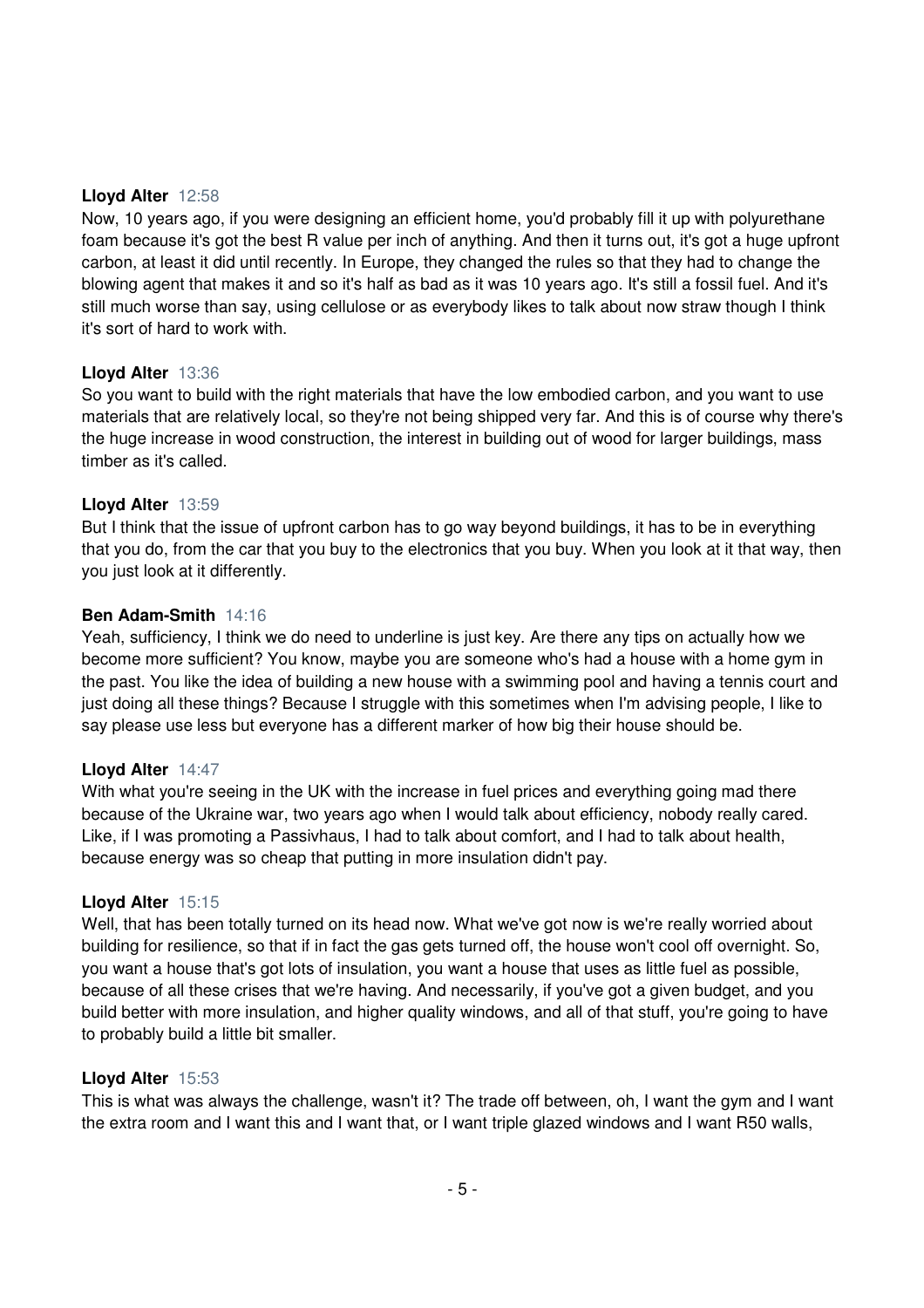people would always go for the flash, go for the granite counters instead of the laminate counters, instead of putting in more insulation.

# **Lloyd Alter** 16:16

I think that the current crisis is going to change people's perceptions a little bit. My home is really a lifeboat that we've really got to be in something that's not going to leak, that's going to stay warm if the power goes out, that is going to protect my family. These are priorities that I don't think people thought about as closely just before the war.

# **Ben Adam-Smith** 16:40

Yeah, with energy prices doubling, and ironically, the fuel companies are announcing record profits at the same time, which seems ridiculous. Maybe this is a good point to talk about our money and how we spend it. What did you discover about the money that you were paying for various things? And is there a better way that it can be used, or how every time we go to the pay button, we think, what else could I be doing?

# **Ben Adam-Smith** 17:12

Well, I mean, it is in fact a direct result that if you consume less, because you're trying to live a sufficient lifestyle and a low carbon lifestyle, even if you're not trying to save money you do because obviously you're buying less, and you're being careful in your choices. Like I do believe that because embodied carbon, for instance, is a function of how long something lasts, that it pays to buy high quality, the best quality, and it pays to maintain it well, instead of throwing something away and just replacing it. That these conditions, you might spend a little more for something, you might spend more for clothes because you want clothes that are made of natural materials, because they have lower carbon footprint than clothes made out of plastic, fast fashion.

## **Ben Adam-Smith** 18:01

So when you buy things that last you might pay a little more. But overall, when you look at the whole thing, the whole lifespan of it all, you end up saving a lot of money. You know, I'm sitting here right beside my desk. My desk is a 1954 Herman Miller classic. So I bought it at an antique store for very little money 20 years ago. You go to IKEA and buy a piece of furniture, and it first of all is giving off formaldehyde gas as all of the stuff dries out, then if you bought a cheap piece, it doesn't last very long and you're replacing it. And it just becomes worth less and less and less. I like buying vintage furniture, everything I own is used. And what's happened is that this desk is now worth about five times as much as I paid for it at the time. So buying used, buying secondhand, it has so many benefits. And again, it's got zero embodied carbon, it's all been paid for and over the years already.

## **Ben Adam-Smith** 19:04

I actually find as well that I'm quite slow to purchase things because I'm always checking them out and thinking. I'll give you a couple of examples just because they're fresh in my mind. So I've bought a new pair of running shoes, and you could buy something very cheap, that's plastic, that will probably last you for a couple of years but then it's going to be dumped afterwards. And that factor of paying a lot more, I think I'm paying about three times as much as I would if I had gone down the other route. Then just moving on to my belt, this was another one that I thought, I had a leather belt that lasted me years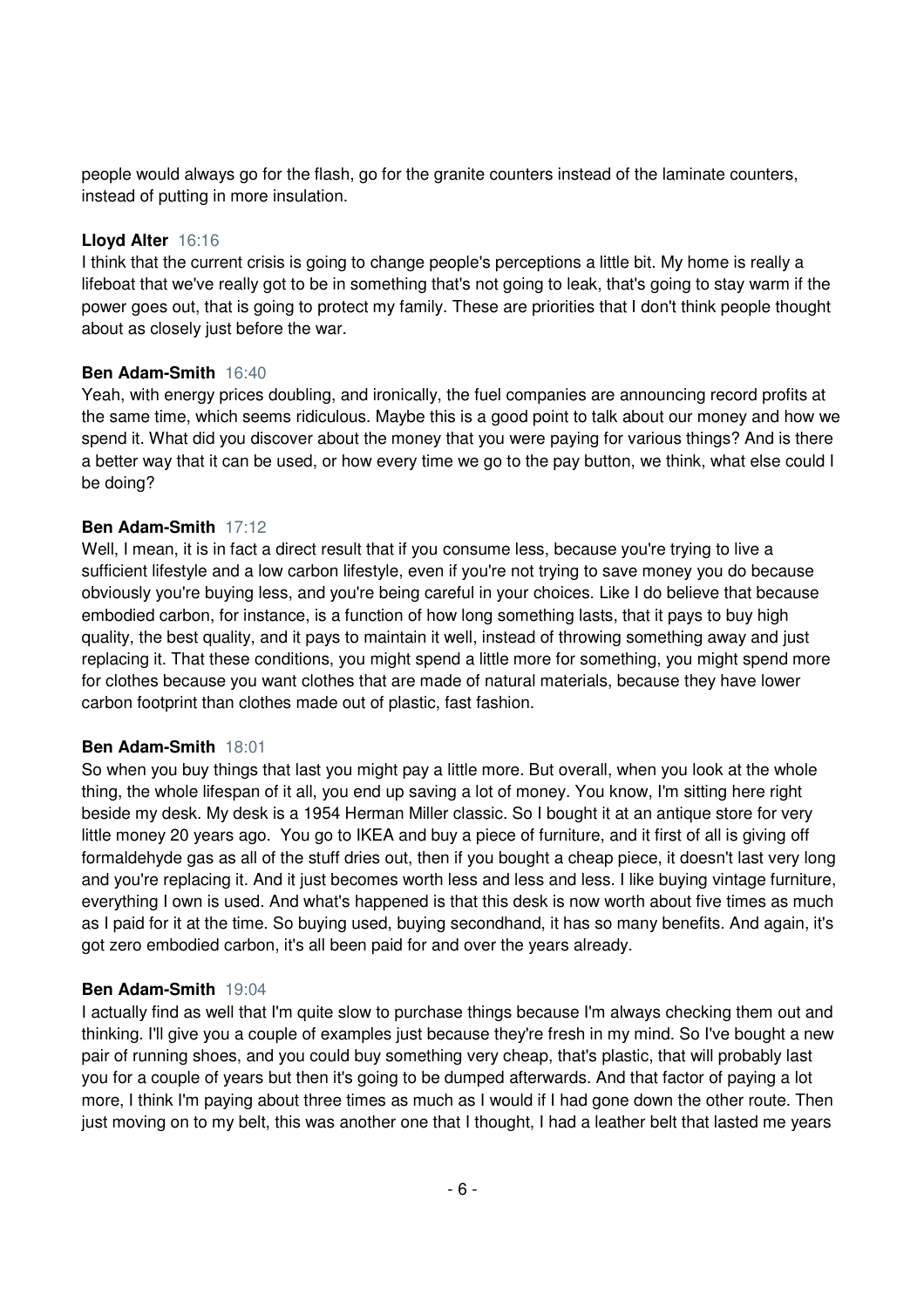and years and years, and then eventually gave way, and then I went through two belts that I thought were quite good ones and they fell apart within a matter of months. And I'm now on trialing an old bike tyre actually belt, but you know all these sorts of things, I just feel, in some ways the pressure of every purchase I make.

# **Lloyd Alter** 20:05

Well, it's hard, there is a pressure to it. And the problem is that I found in my book, you don't want there to be pressure. You don't want people to feel that life is not going to be as good, as pleasant, or as enjoyable if I start doing all of this stuff. It is, it's just different.

# **Lloyd Alter** 20:23

My favorite example that I use is I used to love my snowboard. And every winter we would drive two hours north to get electrically winched up a hill that then I would slide down artificial snow made with electricity and water pumped from the lake and then drive three hours back. And I thought, well, I can't do that anymore. But I used to love cross country skiing. And I went and got myself a set of cross country skis, and I bungee corded them to my ebike and I went to the nearest big park. And cross country skiing is lovely, and it's good exercise. And I wasn't spending three hours I was spending 10 minutes getting there. And so I wasn't trading something for a more marginal experience. I was trading it for a different experience.

# **Lloyd Alter** 21:17

I found the same thing with food. You know, a big juicy steak is a lovely thing. And meat every night is great. But red meat, ruminant meat that comes from lamb, goats and cows, has a huge carbon footprint because they're burping out methane in their digestion. But pork is nice. Chicken is nice. Tofu is nice. I have a wife who is a wonderful cook and she was willing to humour me and cook less of the ruminants and more of the other stuff. And it's not like I didn't have as interesting a diet, I got a more interesting diet because she started looking into Indian cookbooks and Chinese cookbooks and looking at different styles of cooking that basically used less meat and had more options for vegetarian food. So I wasn't really giving anything up except an occasional giant steak I suppose, which I don't actually miss.

# **Ben Adam-Smith** 22:17

Yeah, I think if you start cooking more plant based food, you develop a taste for it. It's a funny thing, particularly if you've got good recipes. And I will now very rarely order that red meat dish, because there are other things that I like. And I think my point before was, even if it does take me time to buy the right item, I'm perfectly happy, I just would like to be doing the right thing.

# **Lloyd Alter** 22:45

Right! It's not a matter of saying this is less satisfactory, less enjoyable, less pleasurable. I did go through an experience before with my wife who was writing for a website, and we were looking at the issue of local food. So we spent one year eating what is essentially a 19th century Ontario diet. And Ontario was then populated by English and Scottish, which meant a lot of meat because you could have a cow standing all winter, and a lot of root vegetables, turnip and more turnip, and more potatoes and more parsnips, and all of these things, and no fresh vegetables, anything like that. She had to be really imaginative. And then when the first asparagus comes up, it just tastes so glorious, and the first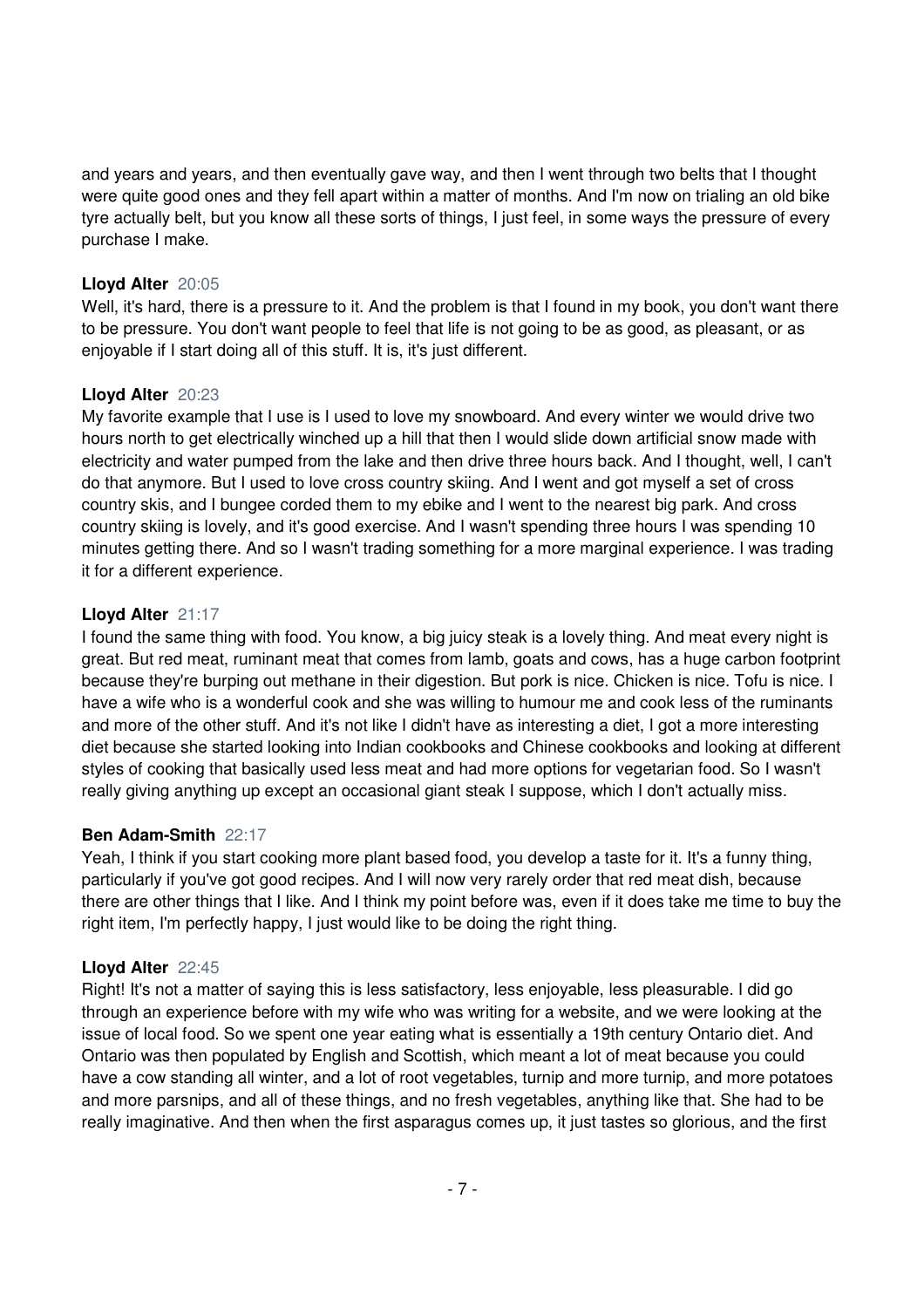strawberries come out, and they just melt in your mouth. And you realise that this life of imported food is not necessarily a better one.

## **Lloyd Alter** 23:47

And this is a real lifestyle change. I have to tell the story of my mother, who grew up in the depression with no fresh vegetables in winter. And then in the 50s, with canned and then with the 60s with frozen. Whenever I would go to her house in the middle of winter, there would be fresh asparagus and I said, Mom, this is flown from Peru, this you should not be doing this. She said I've gone through this whole life where I couldn't get this. This is the most wonderful miracle of modern technology that I can get fresh asparagus in January.

# **Lloyd Alter** 24:18

There are a lot of people who think that. You have to change the attitude and realise, well what is the cost of that? She didn't care about the cost in carbon of living that lifestyle, instead of let's have something local and we'll wait for the fresh stuff to come. You can enjoy that life as much as the one that you're getting all the airfreighted food.

## **Ben Adam-Smith** 24:40

We're also experimenting as we've had time now that we finished the house to start growing some more vegetables. And yeah, you don't have to go miles, do lots of extraordinary stuff. Life can be simple and have a lot to cherish.

## **Lloyd Alter** 24:58

The thing that is going to kill me, this is the one thing about writing my book during the pandemic, is that it wasn't very easy to travel. And the thing that is going to kill me in all of this is flying, because we don't have the options that you do in Europe and the UK of taking decent trains.

## **Lloyd Alter** 25:17

The last time I was in Europe, because I get asked to lecture every year at this conference in Portugal, I went up to Porto and I took a tour for the day and everybody else who was in my group had just flown in from London for the weekend. That this was a very common thing that you're not going to take a train because you only have a weekend and the Ryanair and the Easyjets are so cheap for you guys, that everybody just hops on planes like this.

## **Lloyd Alter** 25:45

I don't know what we're going to do about that, because flying, I had to fly to New York to meet the new boss when our company got sold. And that 130 hour trip to New York had a month's worth of carbon footprint for me. So this is going to be the hardest thing for people to adjust to because travel is wonderful. And we're just going to have to change the way we do it, you know, no wild little weekend trips. But maybe you pack them together, take two weeks, go somewhere and really enjoy it and amortise that flight over a whole year worth of carbon.

## **Ben Adam-Smith** 26:23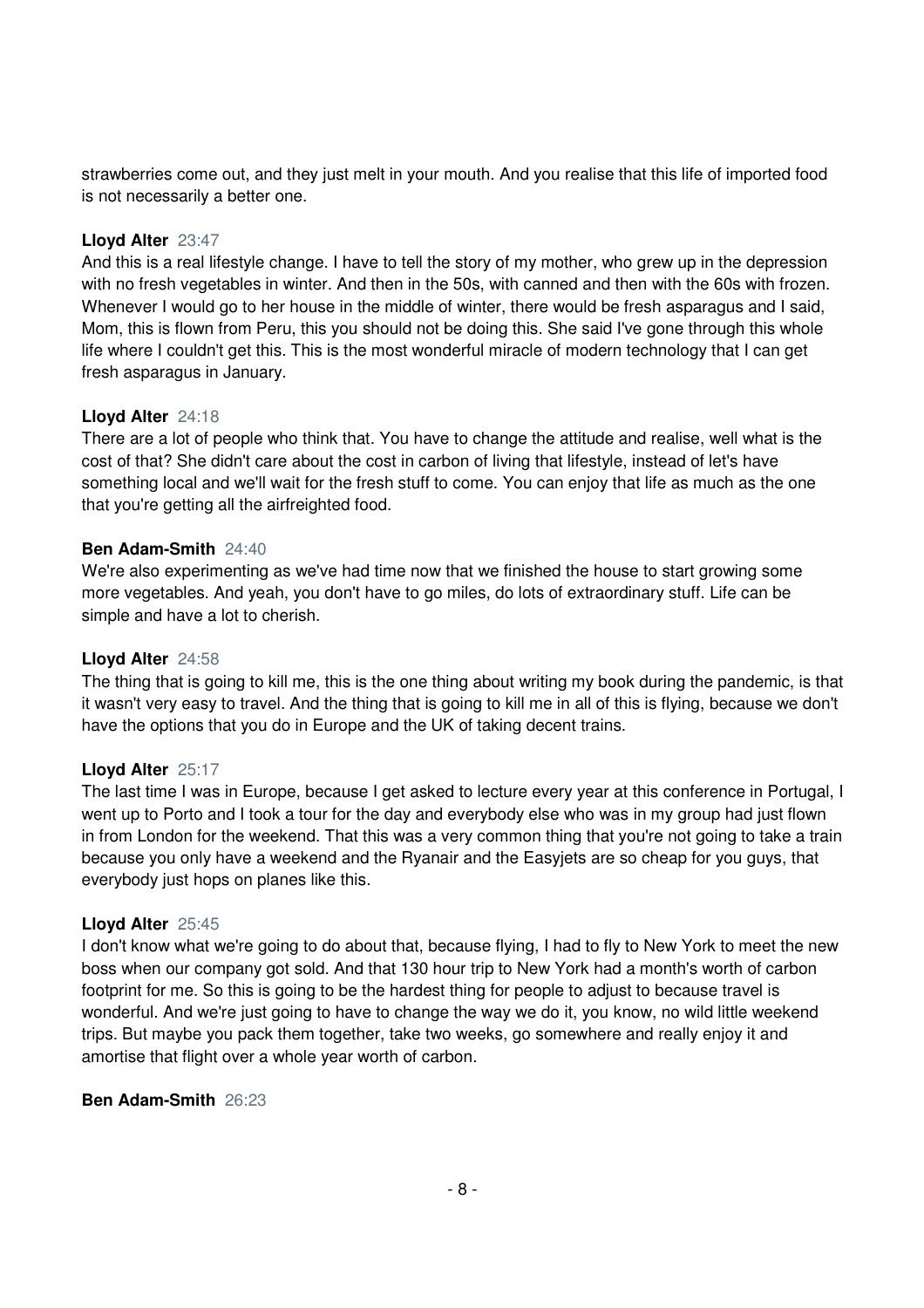So going back to this year that you spent, do you think there's lasting impact of the journey that you went on in your life?

## **Lloyd Alter** 26:34

Absolutely, yes. I now when I get in a car for any length of time, get really uncomfortable. I mean, in the seat with my wife driving, I hardly drive at all anymore. I just find this is such a waste of time, I'd rather be on my bike. Even in the middle of winter, I thought do I want to take transit? No, I still have lingering fears because of the pandemic, I'm going to bundle all up and I'm going to get on my bike. And I had studded tyres on it to get through the ice. I can't imagine getting my snowboard out and wanting to spend three hours in the car just for a bit of recreation.

## **Lloyd Alter** 27:14

So I think some of these changes are going to be permanent. I know that the issue is probably going to come up in November, and I'll be asked, will you come to Portugal again, because they love having me speak at this particular Passivhaus conference. And after doing it two years virtually, I think you're gonna get in a plane to go to Portugal? That is going to be the real test.

## **Ben Adam-Smith** 27:37

But you've also got your sister over here, which is another incentive to come over! What about for other people? I think this has been a fantastic exercise, total eye opener. But you've been through it, so you've had the benefit of the exercise. Is there anything we can do? We can obviously read the book, but is that the same? Do you think that will give us the same experience?

## **Lloyd Alter** 28:00

Well, I have had many, many people, much to my surprise, saying how much they loved the book, how much they hadn't thought about these issues at all, and how it's changing the way they live, because they frankly just hadn't thought of the issues.

## **Lloyd Alter** 28:16

They would agree that if the single biggest thing that you can do in your diet is give up red meat, they said, that's not so hard. The other thing that they got is that you don't have to be doctrinaire. If you really do like a steak occasionally, have it occasionally. Because again, you're saying, I'm cutting back on the things with the biggest footprints. And if you take that attitude, that you can amortise things over a while, which is what I'm going to do with travel, you know, if I'm going to travel here, I'm going to cut back there.

## **Lloyd Alter** 28:55

And this is the thing people have said to me, most of all, I can't tell you how often now I think, oh, I'll just take a bike instead of driving. That people are just doing it more because they're realising the footprint of it. I've had people say we've sold the second car, we're down to one car, and we got an ebike for using the other time. So people are making changes.

# **Lloyd Alter** 29:18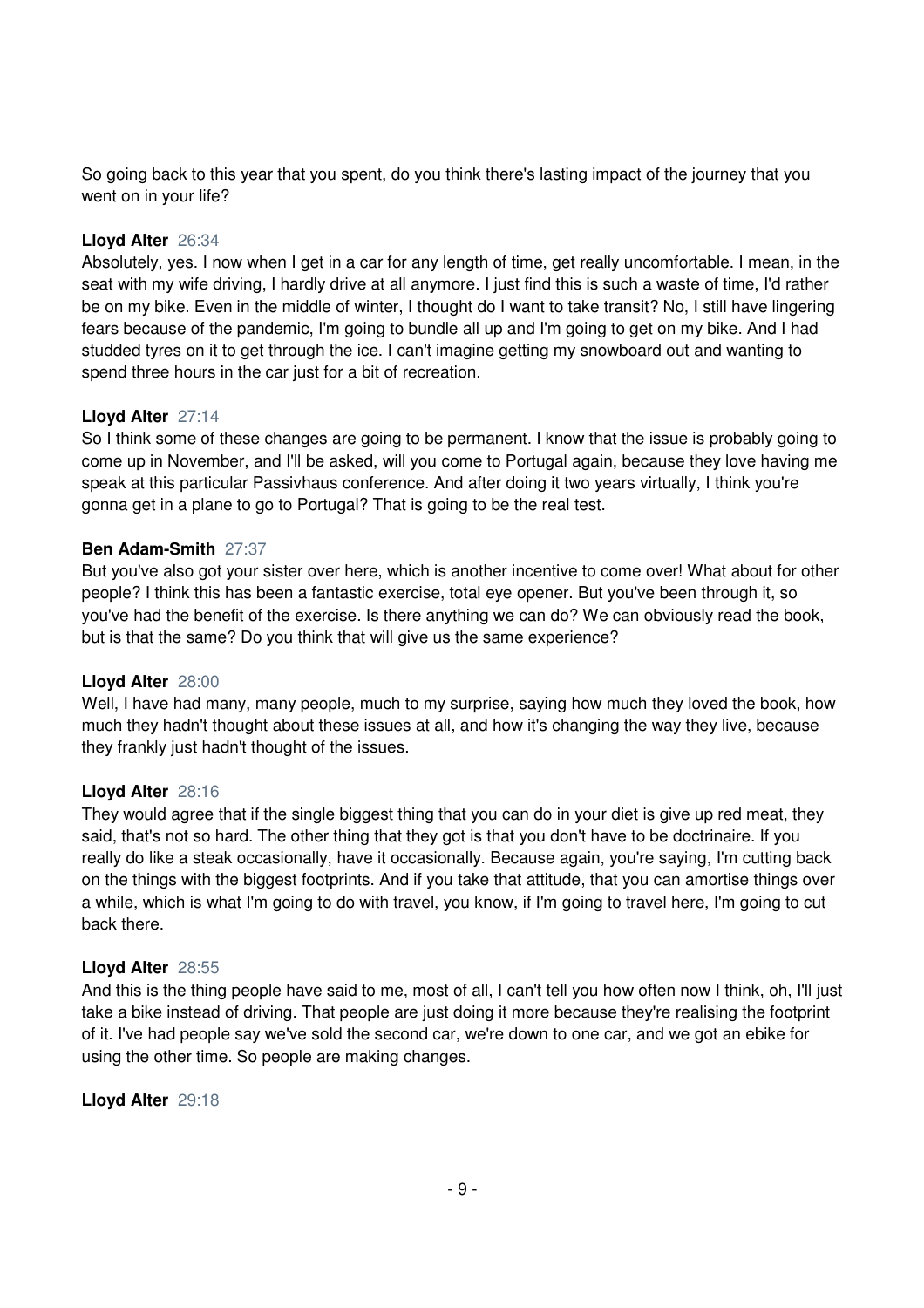I think the most important change that comes out of it, is that we've got to get away from this stupid thinking that personal actions don't matter, because they do. Personal actions set an example for other people as well. If they see you're doing it, then they do it.

## **Lloyd Alter** 29:35

My favourite example, my favourite parallel is following what happened with smoking. You know, everybody used to smoke everywhere and a lot of people did smoke, and then it came out that it wasn't very good for you. But what changed? What got smoking to drop so much? There was a combination of government regulation and limiting where you could buy them. There was taxation which really raised the price of it. But then what it really made, I think one of the biggest differences was social pressure. And I really hope that what's going to happen with carbon will parallel that. People will realise that secondhand exhaust is like secondhand smoke was. And so if you're driving a gasoline car, you're poisoning your neighbour. And your neighbour with carbon, unlike cigarette smoke, could be a neighbour on an island in the South Pacific, because the stuff spreads over the whole world.

## **Ben Adam-Smith** 30:34

I do wonder sometimes whether we're going to have to get more deliberate as a world. I've been waiting for the opportunity to talk about population, and particularly Western lifestyle population, because that's what does the real damage, but we're doing all this good work, let's say more and more people do it. But if the population is rising anyway, when it doesn't seem like it's going to come with many benefits, in fact, I find it very hard to see how it's not going to damage more habitats and so forth. But we need to get more deliberate about well we need to protect this rainforests, we need to divide up land use, because otherwise, I think we're destined to choke ourselves, are we not?

## **Ben Adam-Smith** 31:13

No, I think that worrying about population is one of the big diversions. We're going through what's called the demographic transition. Every country when it gets wealthy, the population, the birth rate drops. I mean, England, Canada, even China now, nobody's at the replacement rate, in terms of having kids. If you look at the countries that have populations growing dramatically, their carbon footprint is negligible. They're living now below the 2.5 tonnes per year because they don't have any money to buy anything. So population isn't the problem. It's distribution. I mean, the top 10% of the population is putting out 49% of the carbon, according to Oxfam. The top 1% is putting up 15, and all of us are in that top 10%, in the northern and the western world.

## **Ben Adam-Smith** 32:10

And so, as an aging baby boomer, I can tell you the biggest worry we're going to have is that there's not going to be enough nurses, there's not going to be enough care workers. There's not going to be enough people to do these things because of what's happening with population. The problem isn't population, it's wealth, it's inequality, and it's the western world's consumption.

## **Ben Adam-Smith** 32:31

All right then, one more thing. What about those people that they're hearing what we say and just choosing to ignore it, or maybe they're not understanding how serious this all is, but they're going to live however they want to live until the such and such hits the fan?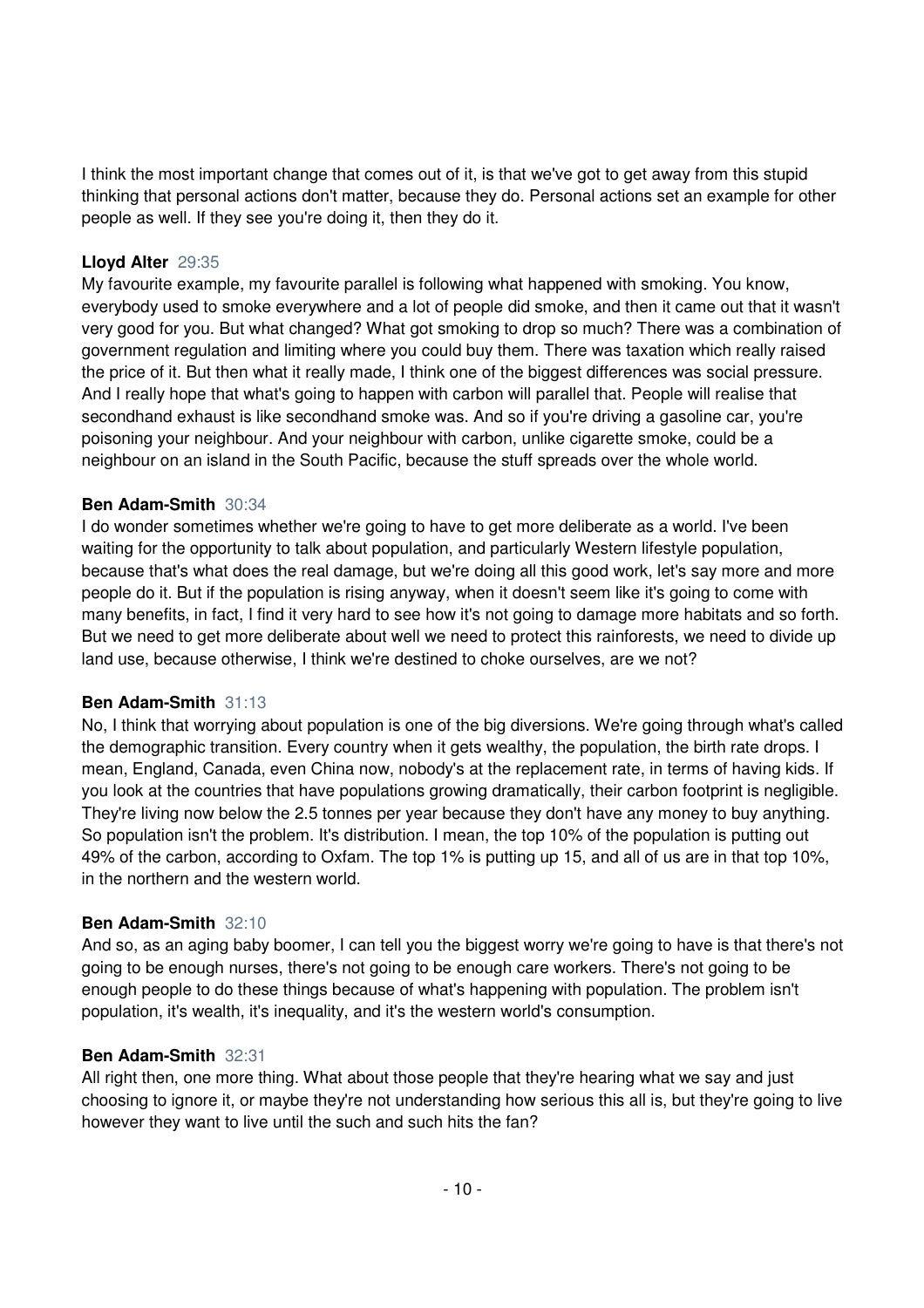## **Lloyd Alter** 32:50

This is a problem that we have to face all the time that there are people who make a business of actually ignoring or denying it. You've got a whole zero carbon working group that says we shouldn't be doing this trying to cancel everything. You have David Cameron, who got rid of the green crap, I think was his favourite thing and put you in much of the position you have. You have the Republicans in the United States who don't believe in this and would rather pump more gas as the solution to every problem. You'll have them everywhere.

## **Lloyd Alter** 33:24

First of all, the fossil fuel companies are very, very wealthy. And basically, our economy has been built on fossil fuels. This is what makes it work. This is why we've had the boom that we've had in the last 50/100 years since the industrial revolution, is turning fossil fuels into money. So how you decouple that is the problem of our age, how you can still have people making money without fossil fuels, is the problem that we have to face.

#### **Lloyd Alter** 33:57

And, you know, I couldn't believe it that in places like British Columbia, Canada, that last year got hit by fires, they got hit by heat waves, they got hit by floods, they got hit by every single thing that climate could throw at them, and they still have people out there saying, oh, God, we can't be dealing with this climate change and carbon prices because it's too expensive. So if it's staring people in the face, and they don't want to deal with it, I don't know what the answer is!

#### **Ben Adam-Smith** 34:26

I also feel that we all have a part to play. But yeah, I think it's fantastic what you've done with this book. What happens now? Are you just trying to proliferate this material?

#### **Lloyd Alter** 34:40

Well, I'm trying to do exactly that. And I'm doing a lot of talking about the book. I'm thinking about my next book, which will likely talk about what I said earlier that when you look through the lens of embodied carbon, everything changes. So I might just write about everything that way. And do you know how much this thing you're doing weighs and put everything into these terms of the weight of carbon will be an interesting exercise.

## **Lloyd Alter** 35:09

People are obviously getting concerned about it. I mean, if you go on the Apple environmental website, you can get detail on every product they make. Unilever is now promising carbon labels on everything that they sell. The EU is beginning to talk about demanding labels and information on every product in terms of embodied carbon. So I think that there's progress coming, and it's a movement I want to keep pushing and working on.

#### **Ben Adam-Smith** 35:39

Now, I'm aware in my own life, for example, that I have tried to refine as I've gone along, and as I've learned things, but do you think there can still exist certain blind spots that you have that someone else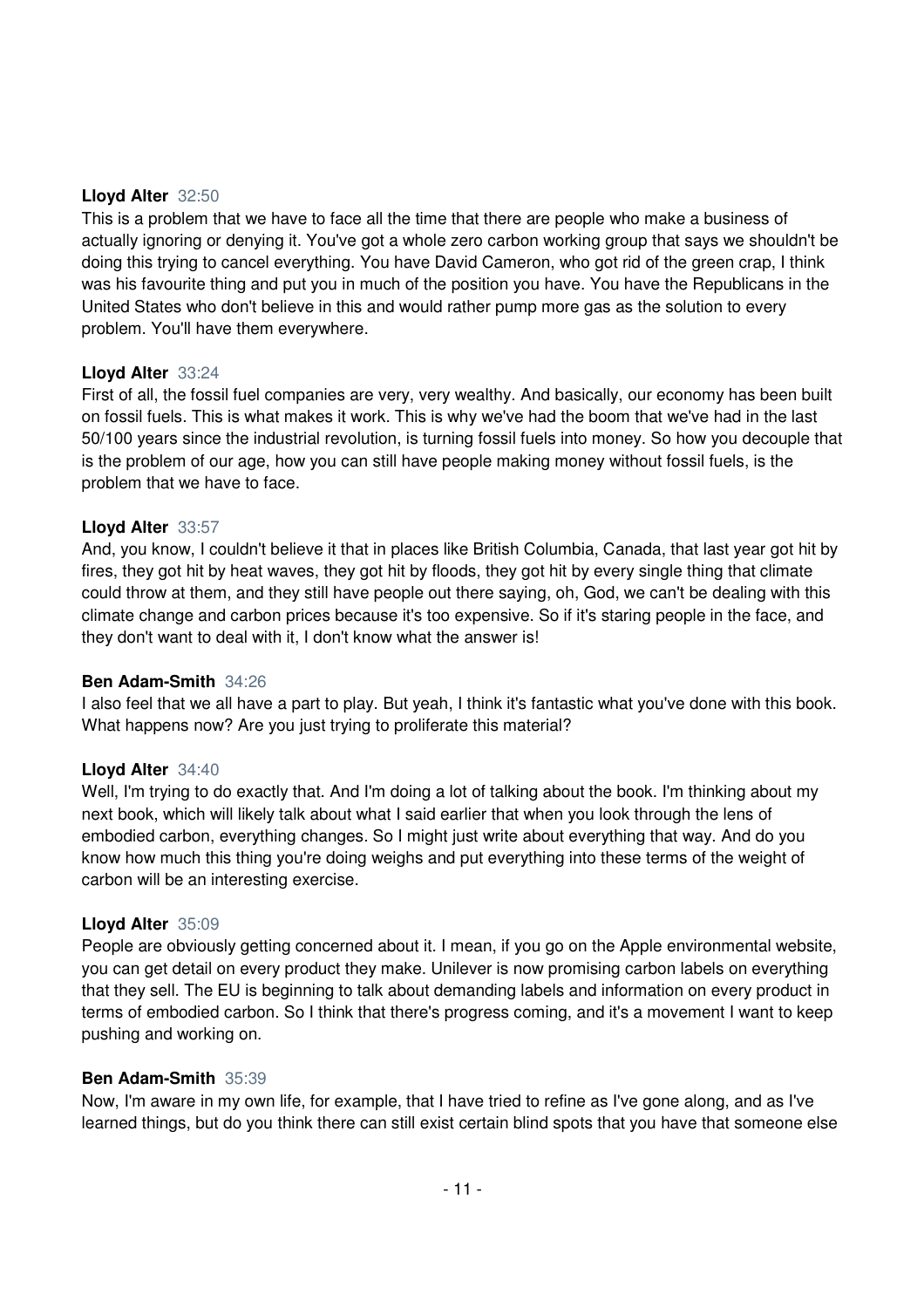might see in your lifestyle? Or do you think you've pretty much covered your carbon footprint, you've looked to analyse your life enough?

# **Lloyd Alter** 36:04

There are lots of blind spots. And the biggest blind spot I think that I have, is the blind spot of privilege. I won't say arrogance, but privilege that I started this project, I am a boomer of a certain age that was able to buy a house for what would be considered a joke price. Now you can't buy a condo parking space for what I bought my house for. I have a lifestyle that, you know, I could adapt and change because I have the money to do it, I have an internet based job. So I don't have to figure out how to drive to the factory when the pandemic came, I didn't have to go through any terrible shock or anything like that, my life continued.

## **Lloyd Alter** 36:50

We have to always be careful not to get caught up in our own privilege, that it's easy for me because I know for someone who's poor, I know for someone who has to spend an hour driving to some hospital where they're a cleaner, where they have to feed their kids with the cheapest food from the store, they don't have the options that I have. That's the hardest thing that we all have to look at. It's not to think, well, the example that I'm setting is something that works for everyone. We have to change society to the degree that the structure is there, so that people do have choices that they don't have to choose between food and heat in their houses. We have to make it more equitable and more fair. And I think that's my blind spot.

## **Ben Adam-Smith** 37:41

Yeah, very good point. Well, I would recommend that if you haven't read the book already, certainly get a copy. I've got one for my dad as well who I know enjoys this sort of thing, so I'll have to check up with him and see how he's getting on! But we'll put a link in the show notes. Lloyd always fun to catch up with you. Thank you very much for sparing time for us.

## **Lloyd Alter** 38:03

It was a pleasure.

# **Ben Adam-Smith** 38:05

Head online to take a look at the show notes that accompany this session:

houseplanninghelp.com/316, where you can review the main information again in our summary. We'll link you to Lloyd, we'll point you to somewhere you can buy the Living the 1.5 Degree Lifestyle, so you can get stuck in and get all the detail on the full story on how he went about things. If you've got a comment or you'd like to ask a question, you can do that within the show notes or on social media. We'll provide you with all the links: houseplanninghelp.com/316.

## **Ben Adam-Smith** 38:41

And another place actually we can be talking about this is our free Facebook group: talkselfbuild.com is the way to get there. Just be a nice easy thing to remember our free Facebook group: talkselfbuildcom.

## **Ben Adam-Smith** 38:54